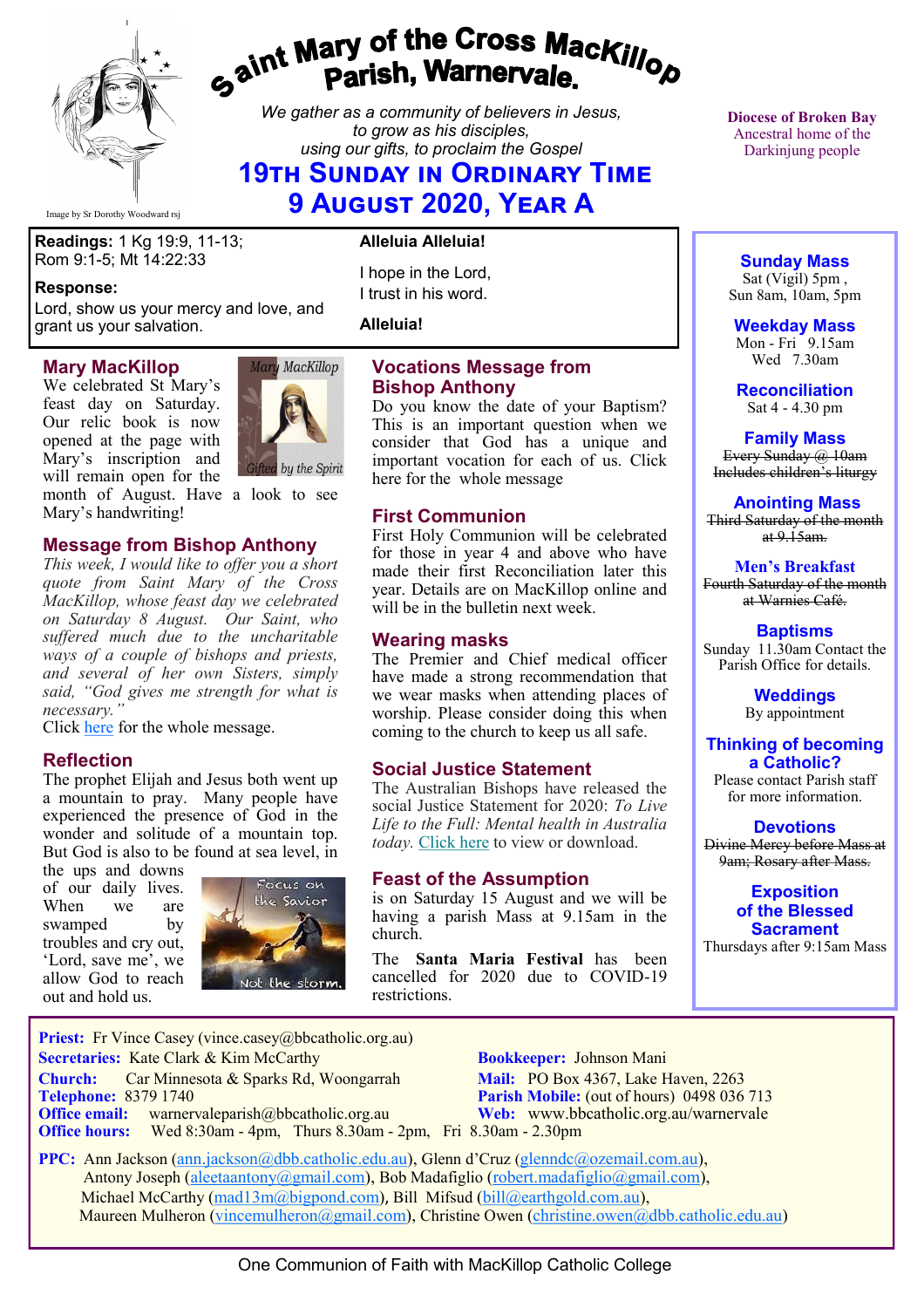#### **Return and Earn**

We raised **\$63.20** last week. Last financial year we raised **\$3,433.80.** A big thank you for your continued support!

**Please remember containers need to be empty of liquid; and not crushed or broken.** 

Please place glass in the crates.

**Cans and bottles must**  OThank you for O **have 10c refund logo!** RECYCLING

#### **Social Justice Climate Change**

Pope Francis, in his letter *Laudato Si,* has emphasised that our response to a changing climate is an integral part of an authentic social justice plan.

Two lessons the Covid-19 crisis has taught us are as follows:

We can effectively combat dangerous threats to our human survival if we work together rather than trying to undermine collective action by dissent or violence;

We can influence our political leaders by writing or emailing. Our local Federal Member's email address is Emma.McBride.MP@aph.gov.au

Reports concluding that a green recovery can provide many thousands of jobs can be accessed at:

BZE I Million Jobs Plan: https:// bze.org.au/the-million-jobs-plan

The Climate Council Clean Jobs Plan for 76,000 new jobs: https://

www.climatecouncil.org.au/resources/ clean-jobs-plan//smpack

**Our next meeting is on 15 September at 2.30 pm. All are welcome.**



*Social Justice Committee Warnervale Catholic Church*

**[www.marymackillopsocialjustice.word](http://www.marymackillopsocialjustice.wordpress.com) [press.com](http://www.marymackillopsocialjustice.wordpress.com)**

#### **Coronavirus restrictions**

The number of people permitted to attend a church service has been **reduced to 100.**

**All other restrictions continue**, as in past weeks.

Please consider **wearing a mask** when visiting the church.

Click [here](https://bbcatholic.us8.list-manage.com/track/click?u=466af249e088db70ab864d088&id=d83b7dab6b&e=082a8c9b01) for the letter from the Vicar General and **[here](https://bbcatholic.us8.list-manage.com/track/click?u=466af249e088db70ab864d088&id=27ad78a1d8&e=082a8c9b01)** for the latest fact sheet from the Diocese.

#### **The Sacraments**

A course on The Sacraments presented by Bishop Barron will commence on Monday  $10^{th}$  August 2020 at 10am and again at 7pm in the church. This first of the six sessions is titled 'Introduction and Baptism'.

Please bring a pencil and paper as time will be available at the end for questions and discussion.

You are very welcome to join us. If you have any questions contact Terry Pate 0408 973 316.

**Pope Francis' Prayer Intention for August**

**The Maritime World** We pray for all those who work and live from the sea, among them sailors, fisherman and their families.

#### **Funeral**

This week we held a funeral to celebrate the life of Dorothy McGinlay. Darrell Travis will be fare-welled next week.



## **Vocations Awareness Week**

Today the Church prays for those considering a vocation ot the priesthood or religious life. If you feel God is calling you, come and have a chat with the Vocation Team who will point you in the right direction.

*Let us journey with you. Do not be afraid, to answer His call.*

Vocations Team 0418522449 [Vocations.ministry@bbcatholic.org.au](mailto:Vocations.ministry@bbcatholic.org.au)



#### **BROKEN BAY NEWS**

is available at the door or download at: [https://issuu.com/bbcatholic/docs/](https://bbcatholic.us8.list-manage.com/track/click?u=466af249e088db70ab864d088&id=721bb96203&e=082a8c9b01) broken bay news august 2020

#### **CWF Receipts**

Receipts for parishioners who have donated to the Charitable Works Fund are available in the breeze-way of the church. Thank you for Thank you! your generosity.

#### **This week**

**Monday 10 Aug St Lawrence** 9:15am Mass Fr Vince

**Tuesday 11 Aug St Clare** 9:15am Mass Fr Vince

**Wednesday 12 August** 7:30am Mass Fr Vince 9:15am Mass Fr Vince

**Thursday 13 Aug**  9:15am Mass Fr Vince

**Friday 14 August Maximillian Kolbe** 9.15am Mass 10am Mass Yr 5 Fr Vince

**Saturday 15 August Assumption** 9.15am Mass Fr Vince

4pm Reconciliation Fr Carmelo 5pm Mass Fr Carmelo

#### **Sunday 16 August**

8am Mass Fr Vince 10am Mass Fr Vince 11:30am Baptism 5pm Mass Fr Vince 7pm Syro Malabar Fr Bineesh

#### **New Legislation**

Parishioners who hold WWCC (Working With Child Check) will be receiving a letter from the Parish in the next few weeks informing them of the meaning of the new legislation for them and asking them to do some online training. Please speak with Fr Vince if you have any concerns.

#### **Liturgy of Lament Listening to the Past: Caring for**

**the future**

All are invited to gather to pray together in acknowledging the suffering caused to our most vulnerable and to give public expressions to our sorrow.

Tuesday 1 September 2020, 7.00pm @ Our Lady of the Rosary Cathedral, Waitara. The liturgy will also be<br>lived streamed at streamed at [www.bbcatholic.org.au](https://bbcatholic.us8.list-manage.com/track/click?u=466af249e088db70ab864d088&id=c772d1e95e&e=082a8c9b01)

#### **The National Catholic Men's Gathering for 2020**

Click [here](Registration will%20be%20free%20and%20will%20be%20available%20from Monday%2029th%20June) for free registration. Online program available from Saturday 15 August 2020.

Please remember our sick: Fred Butterfield, Mary Anne Larkin, Bill McGuinness, Tracey Mulheron, Ursula Barker, Anna Savia, Maureen Brushe, Helen Elliot, Peter Dormer, Sheila Lyons, Charlie Radford, Ray Slewcher, Jimmy Casey, Jim Swanson.

Deceased: Darrell Travis, Dorothy McGinlay (Karen's mother), Graham Moulder, Brian Shanks, Mary Kelly, Anne Bonnici, Amanda Perriotte, Don Chapman, Therese Hardman, Paulo, Maureen Hassan, George and Annie Vassallo, Tony and Doris Atttard, John Dormer, Allan Dent, Helen Elliot.



Mass Intentions: Rosemary and Noel Flowers, Sedicol, Medina, & Nacua families.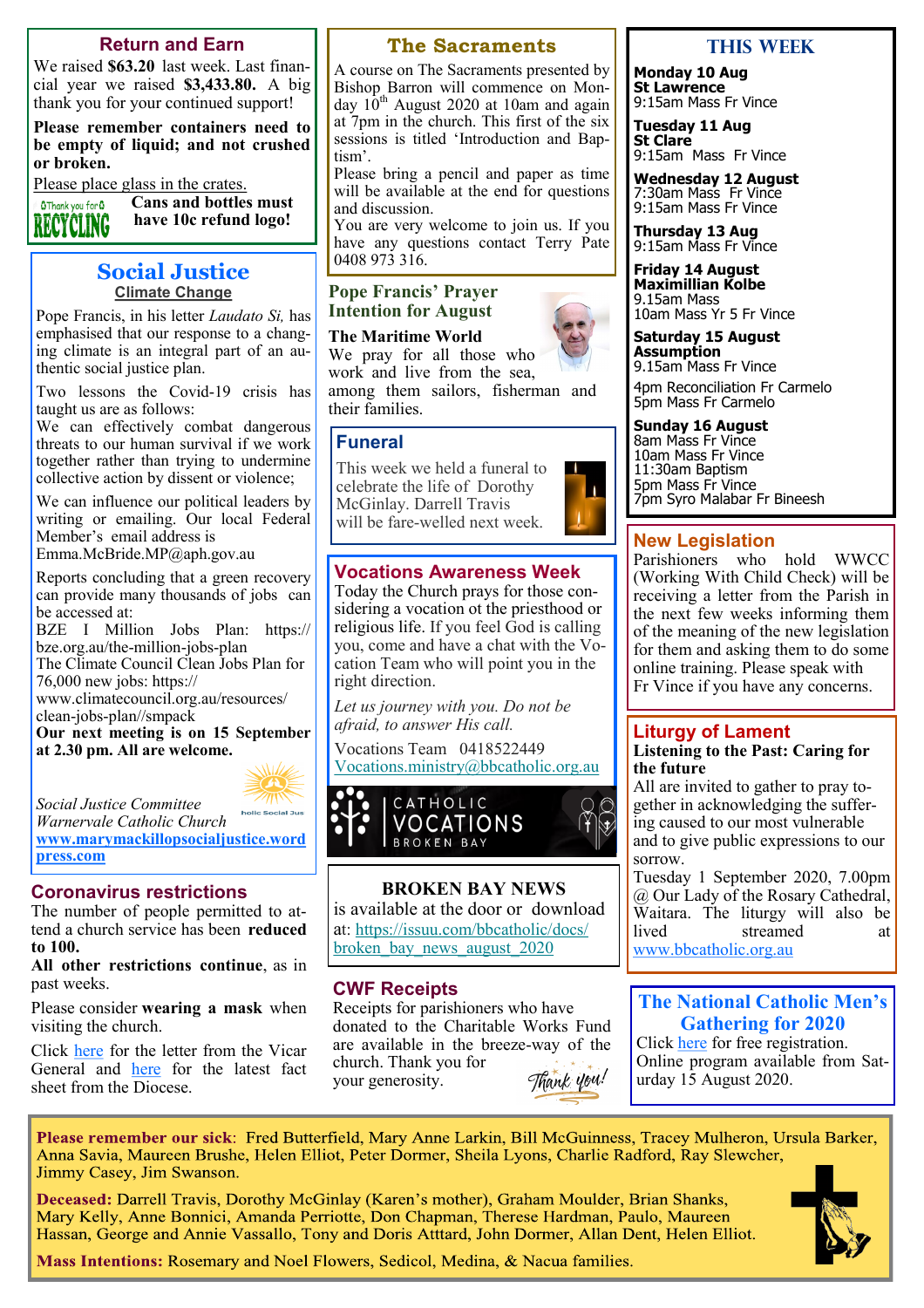# Readings at Mass

## **First reading 1 Kings 19:9, 11-13**

When Elijah reached Horeb, the mountain of God, he went into the cave and spent the night in it. Then he was told, 'Go out and stand on the mountain before the Lord.' Then the Lord himself went by. There came a mighty wind, so strong it tore the mountains and shattered the rocks before the Lord. But the Lord was not in the wind. After the wind came an earthquake. But the Lord was not in the earthquake. After the earthquake came a fire. But the Lord was not in the fire. And after the fire there came the sound of a gentle breeze. And when Elijah heard this, he covered his face with his cloak and went out and stood at the entrance of the cave.

The word of the Lord.

#### **Responsorial Psalm Ps 84:9-14**

R Lord, show us your mercy and love, and grant us your salvation.

I will hear what the Lord God has to say, a voice that speaks of peace. His help is near for those who fear him and his glory will dwell in our land. R.

Mercy and faithfulness have met; justice and peace have embraced. Faithfulness shall spring from the earth and justice look down from heaven. R.

The Lord will make us prosper and our earth shall yield its fruit. Justice shall march before him and peace shall follow his steps. R.